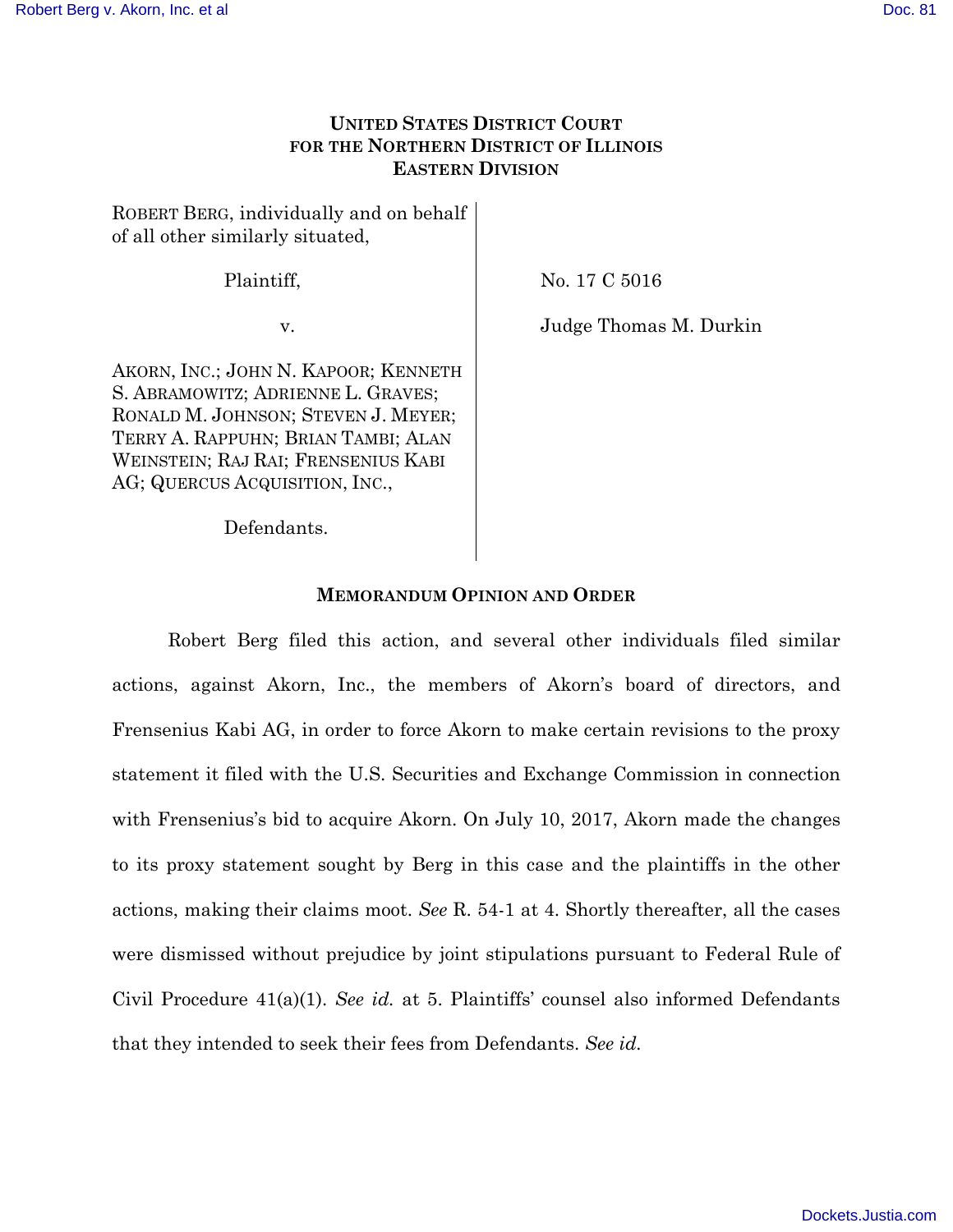In this case in particular, Berg's counsel filed a "Motion for Entry of Stipulation and Voluntary Dismissal Without Prejudice." R. 54. The motion document provided that the Court would "retain[] jurisdiction over all parties solely for the purposes of any potential further proceedings relating to the adjudication of any claim by any Plaintiff in the Akorn Section 14 Actions (as defined in the accompanying stipulation and proposed order) for attorneys' fees and/or expenses." Id. As noted, the motion document attached a "Stipulation and Proposed Order" that included a more extensive recitation of the history of the cases. *See* R. 54-1. The Court granted the motion to dismiss by minute order on July 19, 2017, *see* R. 55, but did not enter the "Stipulation and Proposed Order." Two months later, on September 15, 2017, the parties filed another "Stipulation and Proposed Order Closing Case for All Purposes." R. 56. This document provided that "Plaintiffs in the Akorn Section 14 Actions have reached agreement with Defendants with respect to the Fee Claims and Defendants have agreed to provide Plaintiffs with a single payment of \$322,500 in attorneys' fees and expenses to resolve any and all Fee Claims, and thus there are no Fee Claims to be adjudicated by the Court." *Id.* at 6. The document provided further, that "[t]his matter is fully resolved and no further issues remain in dispute, and, there being no reason for the Court to retain jurisdiction over this matter, the case should be closed for all purposes." *Id.*

Three days later, before the Court could take any action with respect to the September 15 proposed order, Theodore Frank, an owner of 1,000 Akorn shares, filed a motion to intervene for purposes of objecting to the settlement of the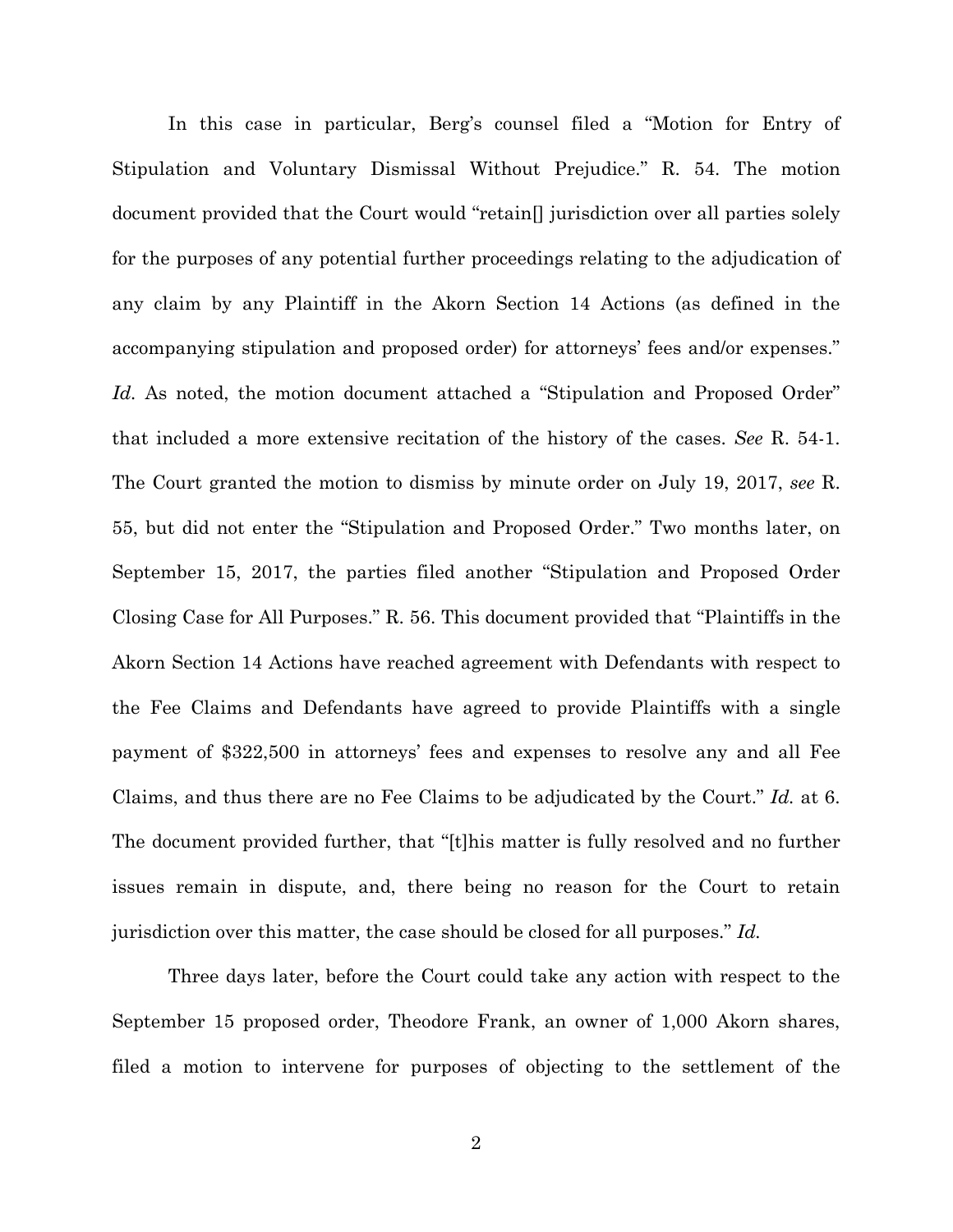attorneys' fee claims. R. 57; R. 66. Frank contends that the cases filed by Berg and the other plaintiffs are part of a "racket," pursued "for the sole purpose of obtaining fees for the plaintiffs' counsel," R. 66-2 at 1, which are successful "because victim defendants [like Akorn] find it cheaper, and therefore rational, to pay nuisance value attorneys' fees rather than contest them," R. 79 at 1, and further delay the merger. Frank contends that this is a "misuse of the class action device for private gain." R. 66-2 at 6. Berg opposes Frank's motion to intervene. That motion is now fully briefed and before the Court.

#### **1. Jurisdiction**

Berg's primary argument against Frank's motion is that "[t]he Rule 41(a)(1) dismissal divested this Court of subject matter jurisdiction and, contrary to Frank's contention, there is no ancillary jurisdiction based on the subsequent agreement by Akorn to pay fees and expenses." R. 78 at 3. It is generally true that a Rule 41 dismissal ends the case and strips the court of jurisdiction in a manner of speaking. But even Berg admits that there are a number of exceptions to this general rule, including motions for relief from judgment under Rule 60, *see Nelson v. Napolitano*, 657 F.3d 586, 588-89 (7th Cir. 2011); motions for sanctions under Rule 11, *id.*; and retention of jurisdiction in a case where the settlement precipitating the stipulated dismissal "falls apart," *see Voso v. Ewton*, 2017 WL 365610, at \*3 (N.D. Ill. Jan. 25, 2017). Another exception is intervention by a shareholder in a derivative lawsuit in order to appeal a judgment. *See Robert F. Booth Trust v. Crowley*, 687 F.3d 314 (7th Cir. 2012). Notably, members of an uncertified putative class can appeal after the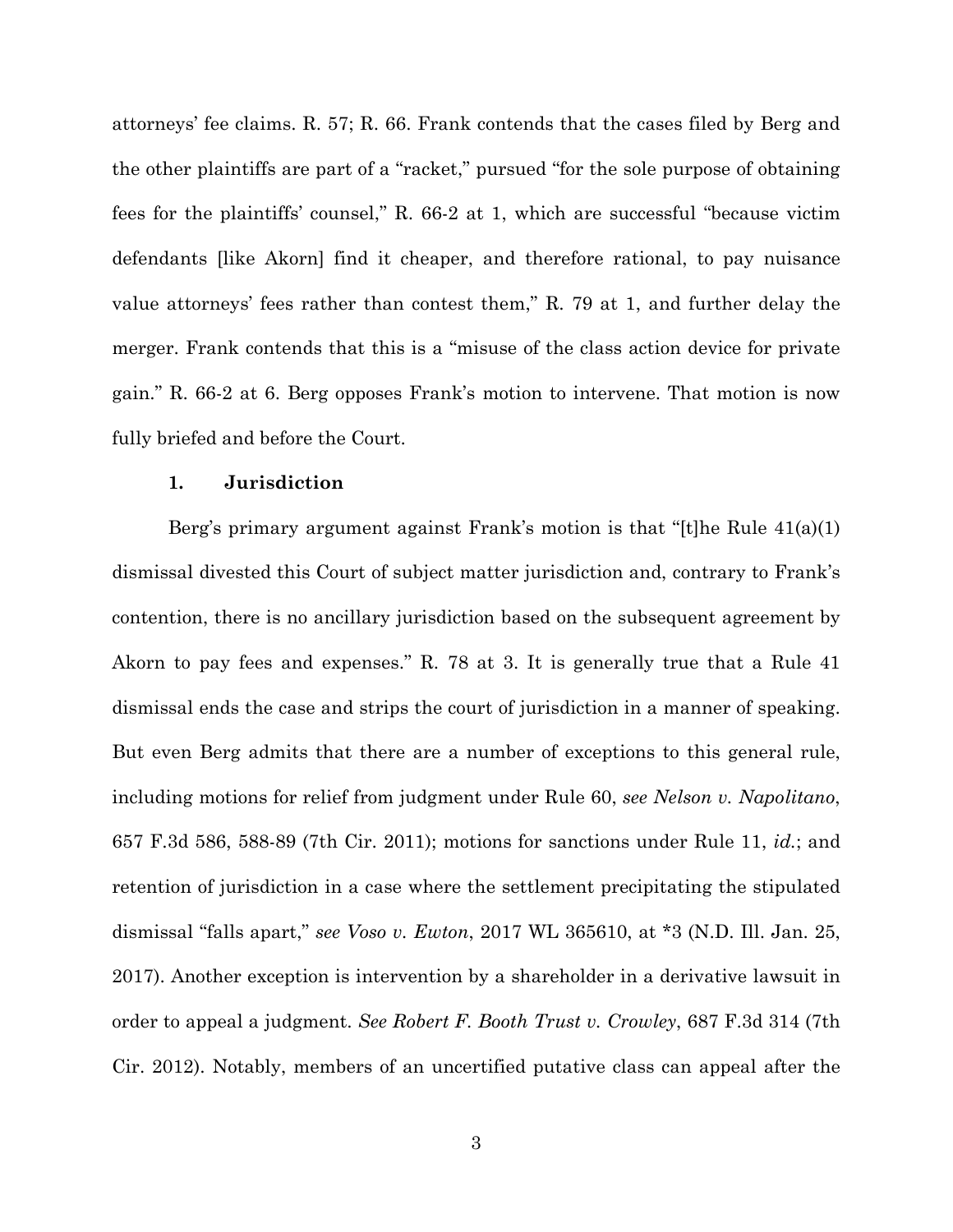named plaintiffs have settled without intervening in the underlying case. *See Devlin v. Scardelletti*, 536 U.S. 1 (2002). Thus, the mere fact that the case was dismissed pursuant to Rule 41 does not prohibit Frank from seeking to intervene.

#### **2. Intervention**

Like this case, the *Walgreen Company Stockholder Litigation* case involved settlement of claims seeking to compel disclosure of information in the context of a merger. 832 F.3d 718 (7th Cir. 2016). Unlike this case, the parties in *Walgreen* settled the class claims and sought court approval of the settlement, including attorneys' fees, which the district court granted. The Seventh Circuit reversed. In doing so, the court adopted a standard devised by the Delaware Chancery Court requiring that the sought after disclosures be "plainly material." *Id.* at 725 (quoting *In re Trulia, Inc. Stockholder Litig.*, 129 A.3d 884, 894 (Del. Ch. 2016)). The Seventh Circuit observed that there was no "indication that the members of the class [had] an interest in challenging" the merger at issue, and that the "only concrete interest suggested by this litigation is an interest in attorneys' fees." *Walgreens*, 832 F.3d at 726. The court opined that these types of cases that do not materially benefit the class but are designed only to generate attorneys' fees are "a racket" that "must end." *Id.* at 725.

In *Trulia*, the Delaware court also was concerned with the procedural posture of class settlement approvals, because once parties have settled, neither party has an incentive to advocate against its approval. Outside the normal adversarial process, it can be difficult for a court to determine whether the proxy disclosures at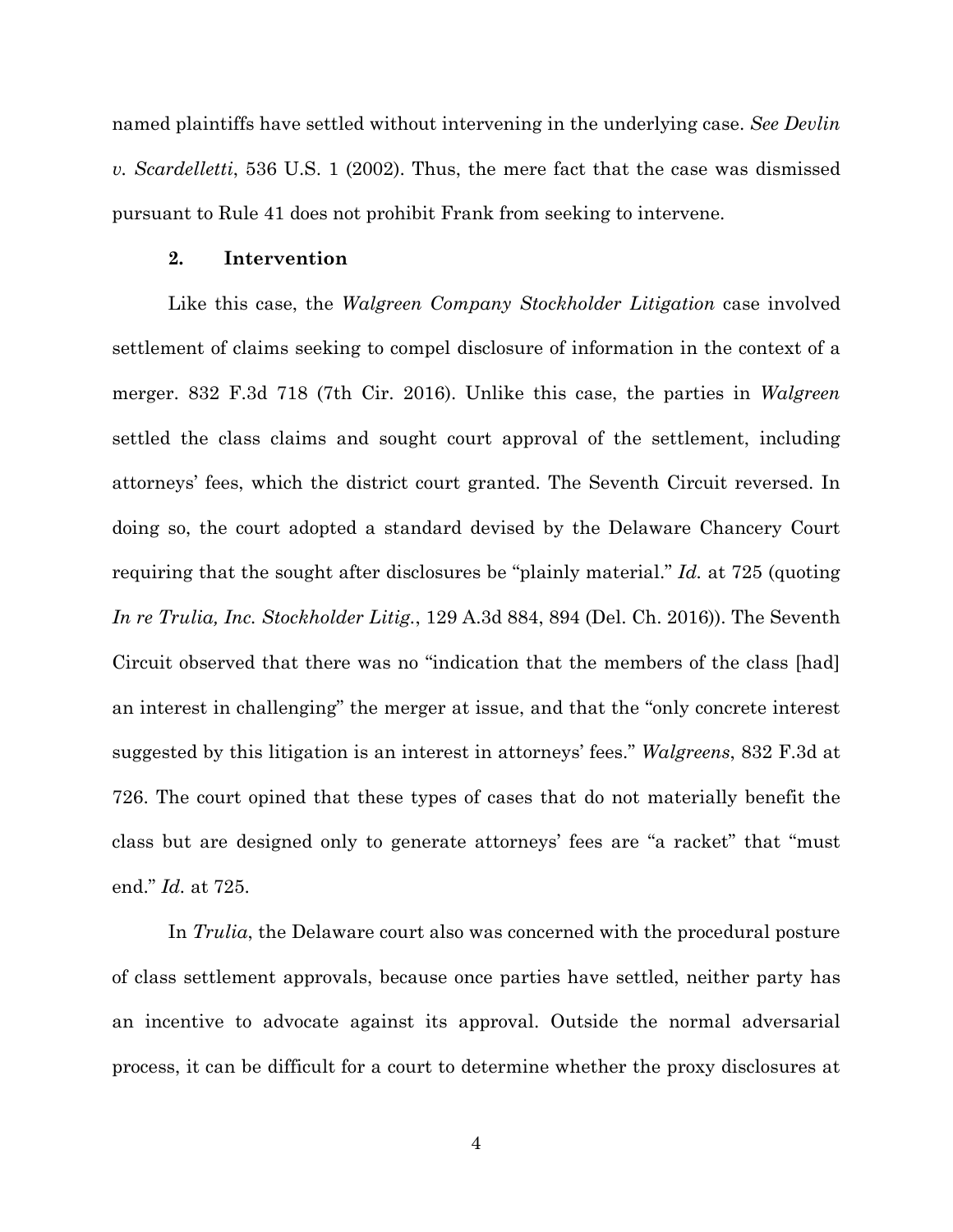issue are material. As an alternative to the process for class settlement approval,

the court suggested that:

plaintiffs' counsel apply to the Court for an award of attorney's fees after defendants voluntarily decide to supplement their proxy materials by making one or more of the disclosures sought by plaintiffs, thereby mooting some or all of their claims. In that scenario, where securing a release is not at issue, defendants are incentivized to oppose fee requests they view as excessive. Hence, the adversarial process would remain in place and assist the Court in its evaluation of the nature of the benefit conferred . . . for the purposes of determining the reasonableness of the requested fee.

[This] preferred scenario of a mootness dismissal appears to be catching on. In the wake of the Court's increasing scrutiny of disclosure settlements, the Court has observed an increase in the filing of stipulations in which, after disclosure claims have been mooted by defendants electing to supplement their proxy materials, plaintiffs dismiss their actions without prejudice to the other members of the putative class (which has not yet been certified) and the Court reserves jurisdiction solely to hear a mootness fee application. From the Court's perspective, this arrangement provides a logical and sensible framework for concluding the litigation. After being afforded some discovery to probe the merits of a fiduciary challenge to the substance of the board's decision to approve the transaction in question, plaintiffs can exit the litigation without needing to expend additional resources (or causing the Court and other parties to expend further resources) on dismissal motion practice after the transaction has closed. Although defendants will not have obtained a formal release, the filing of a stipulation of dismissal likely represents the end of fiduciary challenges over the transaction as a practical matter.

In the mootness fee scenario, the parties also have the option to resolve the fee application privately without obtaining Court approval. Twenty years ago, Chancellor Allen acknowledged the right of a corporation's directors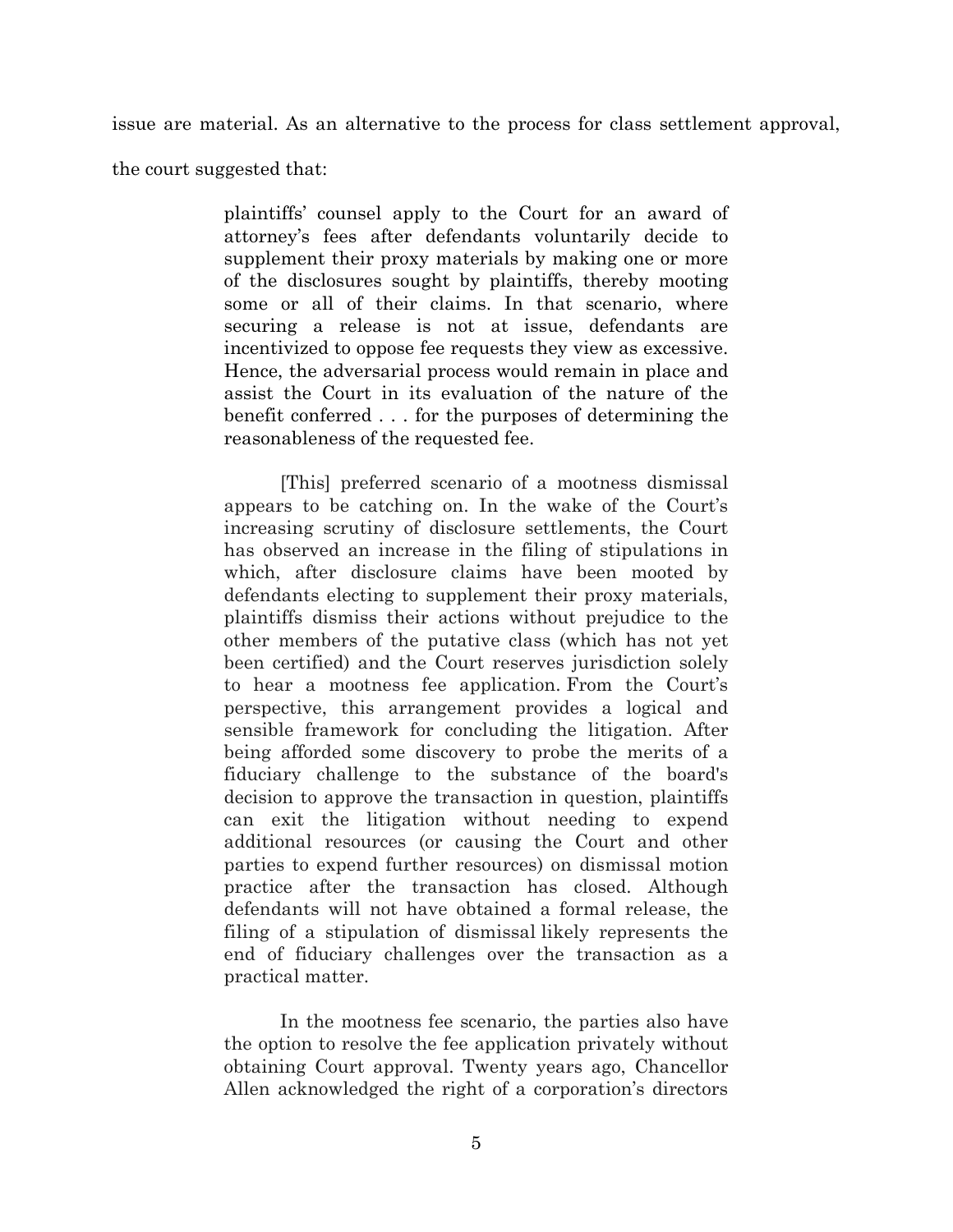to exercise business judgment to expend corporate funds (typically funds of the acquirer, who assumes the expense of defending the litigation after the transaction closes) to resolve an application for attorneys' fees when the litigation has become moot, with the caveat that notice must be provided to the stockholders to protect against "the risk of buy off" of plaintiffs' counsel. As the Court recently stated, "notice is appropriate because it provides the information necessary for an interested person to object to the use of corporate funds, such as by 'challeng[ing] the fee payment as waste in a separate litigation,' if the circumstances warrant." In other words, notice to stockholders is designed to guard against potential abuses in the private resolution of fee demands for mooted representative actions. With that protection in place, the Court has accommodated the use of the private resolution procedure on several recent occasions and reiterates here the propriety of proceeding in that fashion.

*Trulia*, 129 A.3d at 897-98.

Thus, the court in *Trulia* favorably contemplated the very scenario that has arisen in this case. And Plaintiffs' counsel have taken the advice of the court in *Trulia* and dismissed this case without prejudice, such that the class claims are no longer at issue. The court in *Trulia* also contemplated that an objecting shareholder like Frank would bring a "separate litigation" to challenge the reasonableness of any settlement payment. Instead, Frank seeks to intervene in a case that has settled.

## **3. "Interest" Under Rule 24**

Federal Rule of Civil Procedure 24, governing intervention, requires that a potential intervenor demonstrate his "interest" in the case. Frank, however, has not, and—it appears to the Court—cannot, identify such an interest. To the extent Frank addresses this issue, Frank makes two seemingly incompatible arguments.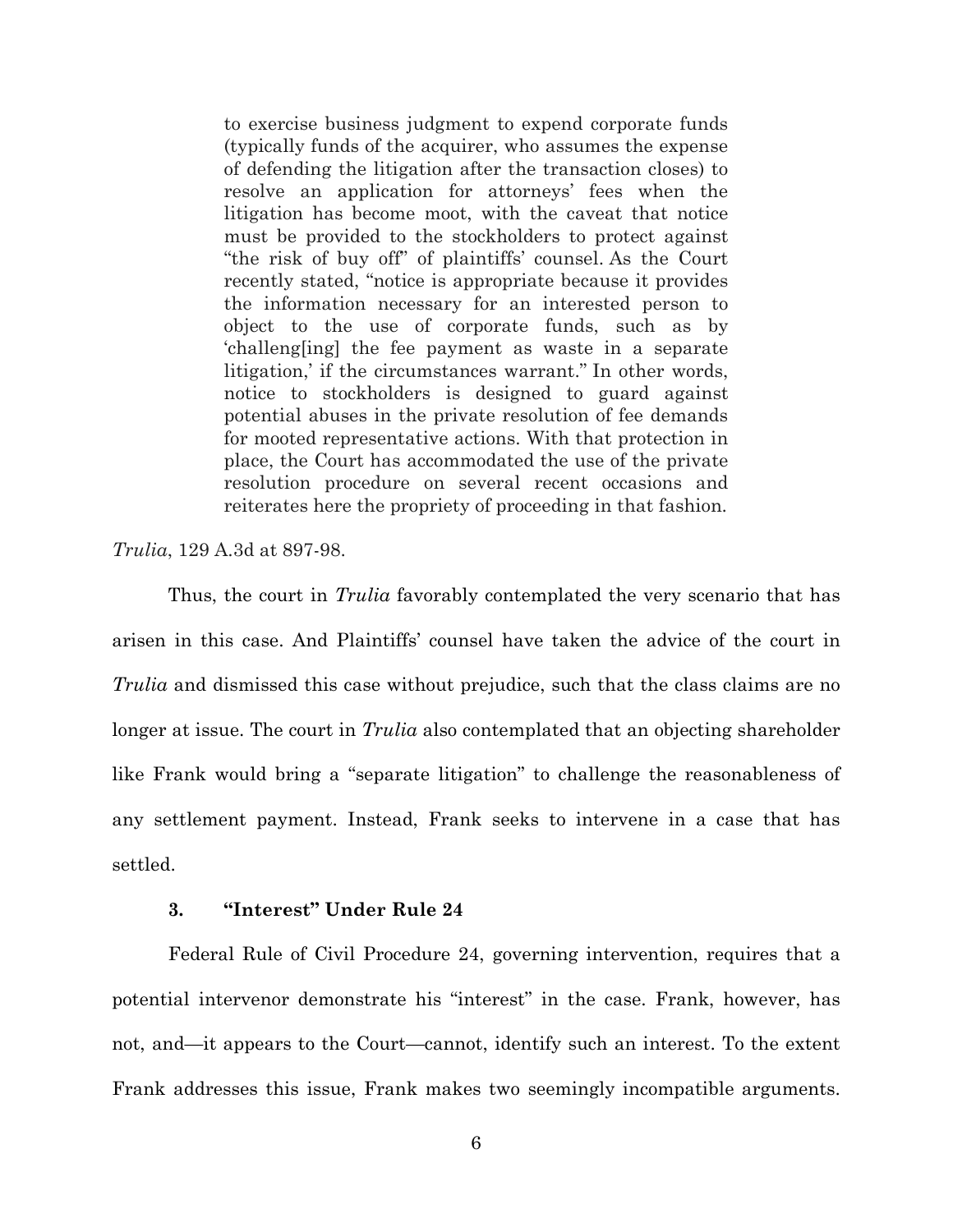He first argues that he "intervenes not as a shareholder on behalf of the corporation, but as a class member to this strike suit." R. 79 at 9. But two sentences later, he asserts, "there is no speculation about Frank's injury. By design, the Plaintiff succeeded in extracting fees from Akorn, which Frank is a shareholder of, depleting the capital reserves of [an] entity Frank partially owns." *Id.* And in his opening brief, Frank argues that he "has a protectable interest as an Akorn shareholder, and has an ongoing interest in curtailing the scourge of merger strike suits." R. 66-2 at 13.

On the one hand, to the extent Frank contends he has an "interest in curtailing the scourge of merger strike suits," and the attorneys' fees settlement in this case is a product of such a suit, Frank's injury from Akron's payment of the settlement, can only be derivative of Akorn's. The Court does not see how that derivative injury can serve as an interest supporting Frank's intervention in this case. First, relief for a derivative injury generally requires compliance with procedures for filing derivative lawsuits under Federal Rule of Civil Procedure 23.1, state law, or both. Berg's case was not filed as a derivative suit, and Frank does not claim to have complied with any of these procedures. Second, even if Frank had complied with these procedures, or they are otherwise not applicable (or futile), his claim would almost certainly be barred by the business judgment rule. He admits as much when he concedes that Akorn's decision to settle with Berg was "rational." R. 79 at 8. Lastly, Rule 24 requires that an intervenor have an "interest" in "the subject of the action," or that they share "a claim or defense." The subject of the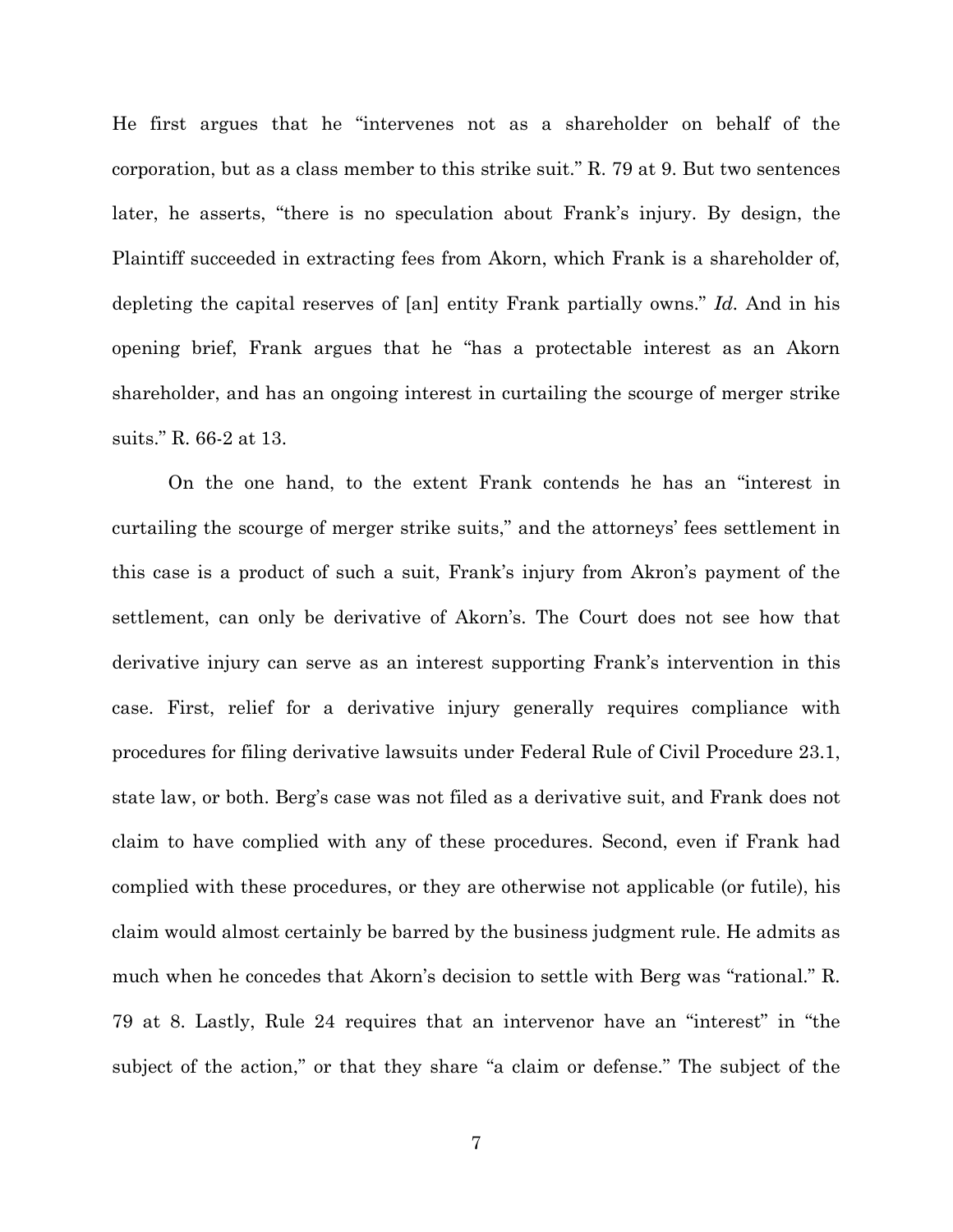action here was the information in the proxy statement, not the settlement Frank argues is harmful to Akorn and by extension his ownership stake of Akorn.

On the other hand, to the extent Frank contends he has an interest in this case because he is "a class member," that appears to be insufficient because the class claims have been dismissed without prejudice. The class members' claims are no longer at issue in this case, meaning that the class members' rights with respect to the claims Berg brought can no longer be vindicated or prejudiced. Frank has not demonstrated that the class has any continuing interest in this case in which Frank can intervene.

From a different perspective, Frank has not explained what procedural device would be available to him should he be permitted to intervene. The Court has entered no judgment from which Frank might seek relief under Rule 60. Frank was not a party to the litigation, so he does not have standing to seek sanctions under Rule 11. While he is a member of the putative class, no motion for class certification was filed, let alone denied, from which Frank might take an appeal. And as discussed, any standing Frank has to challenge the attorneys' fees settlement is derivative of an injury to Akorn. But Akron willingly agreed to the settlement, and Frank concedes that it was a rational decision.

Frank clearly seeks to challenge or object to the attorneys' fees settlement. But he has not identified a procedural mechanism that would serve as a vehicle for such an objection. There does not appear to be a process for the Court to approve or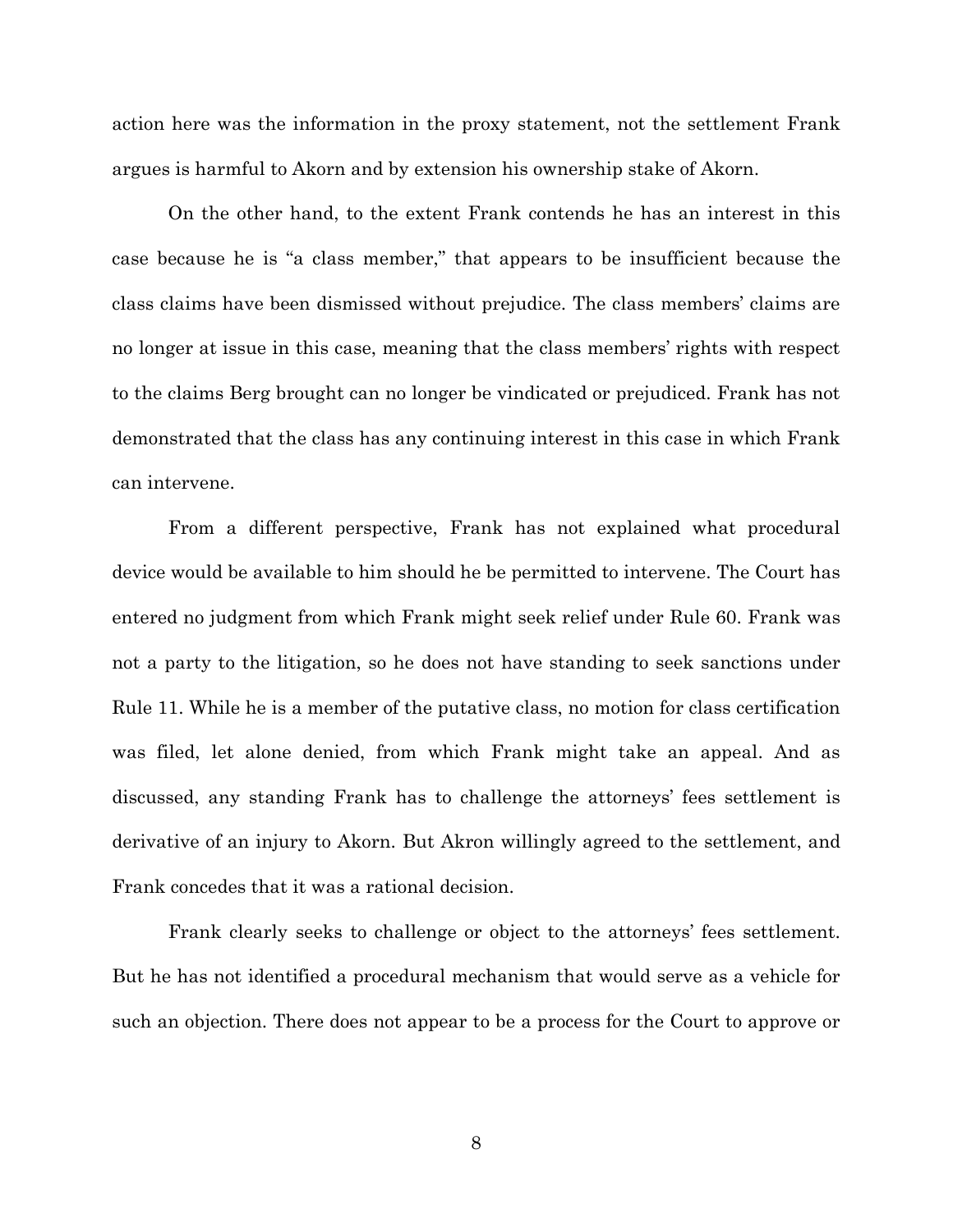reject the settlement akin to that under Rule 23 for class actions or Rule 23.1 for derivative suits.

Maybe Frank theorizes that the Court's retention of jurisdiction, and Plaintiffs' pending request for entry of an order closing the case "for all purposes," means that this case remains within the realm of a class action settlement that must comply with Rule 23. If this is Frank's theory, he has not articulated it. To the extent the Court's decision to retain jurisdiction in this case may have facilitated Berg's counsel's ability to extract greater fees from Defendants, the Court is sympathetic to Frank's frustration with Plaintiffs' engineering of a device to evade review under Rule 23 and the spirit of *Walgreen*. But the fact that Plaintiffs' have dismissed their class claims without prejudice, and that Defendants have already reached an agreement with Plaintiffs' counsel, makes it difficult (if not impossible) to see how this case remains within the ambit of Rule 23, or any other authority of the Court.

### **4. Inherent Authority**

Separate from his motion to intervene, Frank asks the Court to order disgorgement of the attorneys' fees under its inherent authority to address abuse of the judicial process. Frank contends that such an action by the Court would be appropriate because Plaintiffs' claims are "shams," *see* R. 66-2 at 5, filed "for the sole purpose of obtaining fees for the plaintiffs' counsel," *id.* (quoting *Walgreen*, 832 F.3d at 724), which are a "misuse of the class action process." R. 66-2 at 13. But *Walgreen* applied a standard for approval of class settlements under Rule 23, which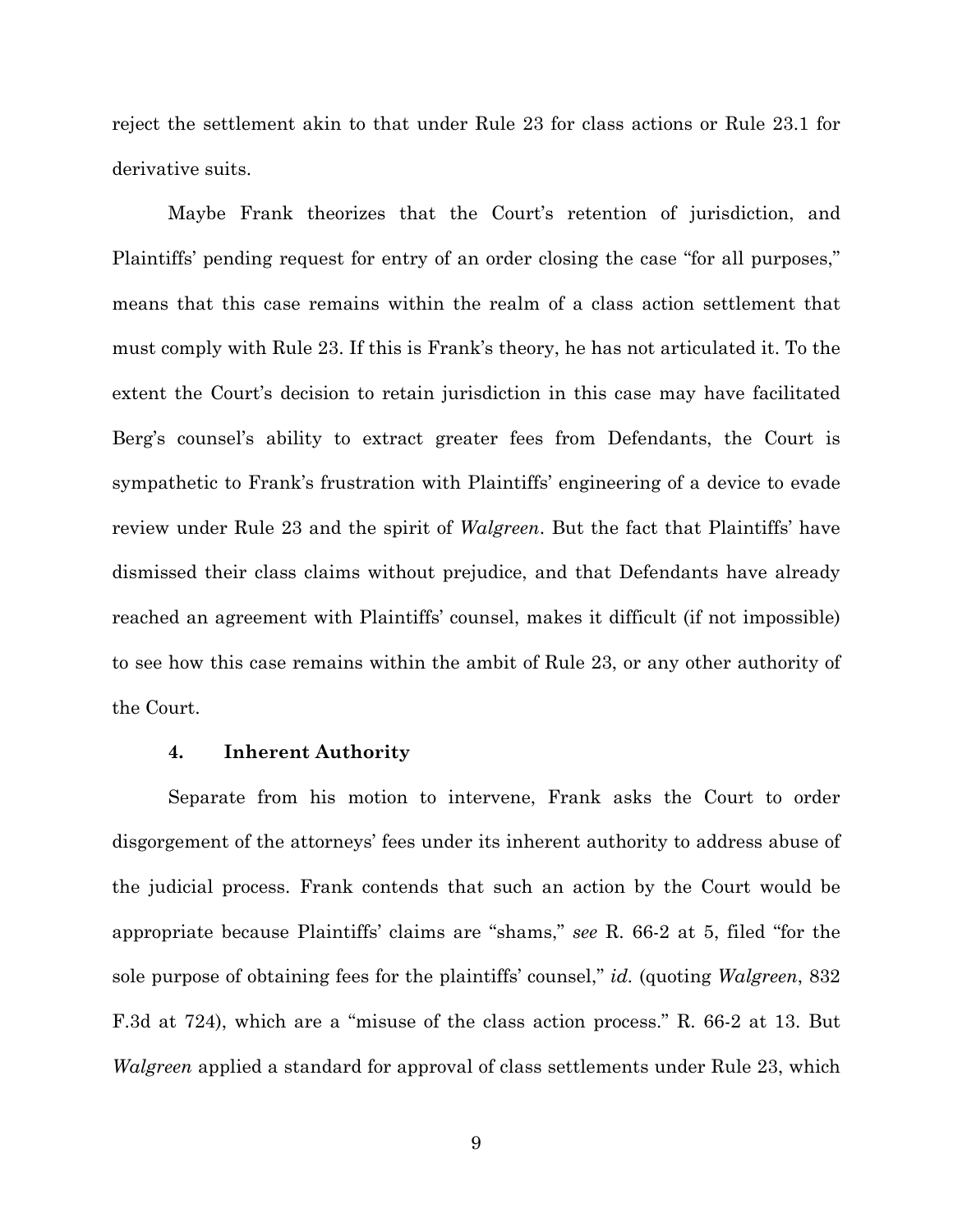is not at issue here. Notably, the Seventh Circuit did not find that the claims in *Walgreen* were frivolous, and did not order their dismissal. Thus, even if Berg's claims are "worthless," they are not necessarily meritless. *Walgreen* was primarily concerned with abuse of the special status of class counsel. That concern is not present here, and the Court does not perceive a basis to take the extraordinary remedy of disgorgement.<sup>1</sup> Neither has Frank identified one.

#### **Conclusion**

For these reasons, Frank's motions to intervene, R. 57; R. 66, and to consolidate, R. 67, are denied without prejudice. Because the parties' briefs on Frank's motion to intervene were focused on the Court's subject matter jurisdiction and contributed little to the Court's understanding of Frank's potential interest in this case; and because the Court is concerned with Berg's apparent success in evading the requirements of Rule 23, and takes seriously Frank's contention that this case, although brought in the name of Akorn's shareholders, actually serves to injure their interests (if only derivatively); Frank is granted leave to refile his motion to intervene (and motion to consolidate) by December 8, 2017. Should Frank refile his motion, it should focus on the issues identified by the Court in this opinion regarding his interest in this case generally. Should Frank refile his motion, Berg's opposition is due December 22, 2017, and Frank's reply is due January 8, 2018. If Frank does not file a motion by December 8, 2017, the Court will consider the case closed.

<u>.</u>

<sup>1</sup> Moreover, as discussed, the strategy employed by Plaintiffs' council here was actually encouraged by the court in *Trulia*, whose reasoning *Walgreen* adopted.